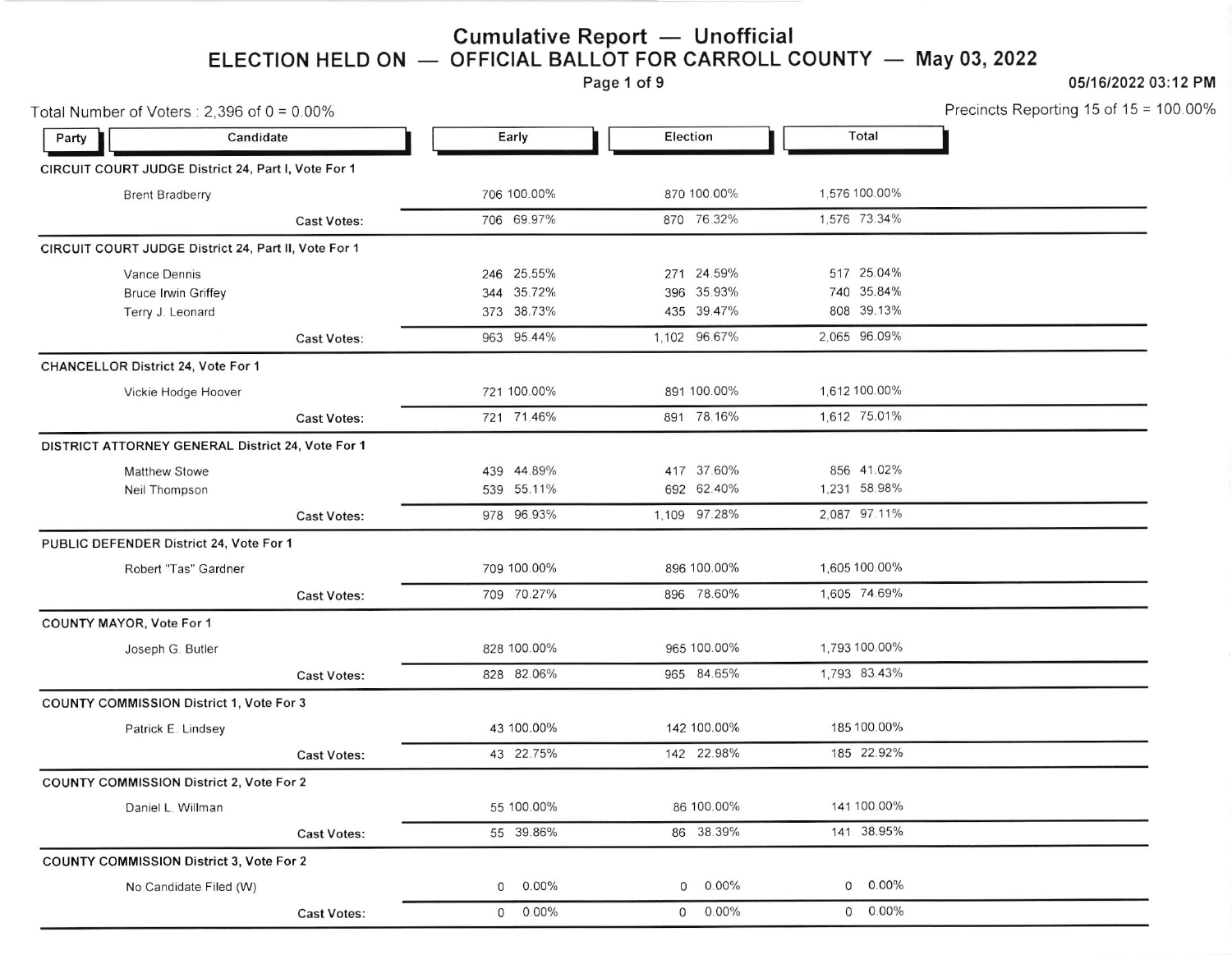# Cumulative Report Unofficial Cumulative Report — Unofficial<br>ELECTION HELD ON — OFFICIAL BALLOT FOR CARROLL COUNTY — May 03, 2022<br>Page 2 of 9

## Page 2 of 9 05/16/2022 03:12 PM

|       | Total Number of Voters: $2,396$ of $0 = 0.00\%$       |                    |              |             |              |             |              |               | Precincts Reporting 15 of 15 = 100.00% |
|-------|-------------------------------------------------------|--------------------|--------------|-------------|--------------|-------------|--------------|---------------|----------------------------------------|
| Party | Candidate                                             |                    |              | Early       |              | Election    |              | Total         |                                        |
|       | <b>COUNTY COMMISSION District 4, Vote For 2</b>       |                    |              |             |              |             |              |               |                                        |
|       | Daniel J Thomas                                       |                    |              | 80 100.00%  |              | 93 100.00%  |              | 173 100.00%   |                                        |
|       |                                                       | <b>Cast Votes:</b> |              | 80 34.48%   |              | 93 36.05%   |              | 173 35.31%    |                                        |
|       | COUNTY COMMISSION District 5, Vote For 3              |                    |              |             |              |             |              |               |                                        |
|       | Joey W. Darnall                                       |                    |              | 190 61.49%  |              | 87 69.05%   |              | 277 63.68%    |                                        |
|       | Cyril Ostiguy                                         |                    |              | 119 38.51%  |              | 39 30.95%   |              | 158 36.32%    |                                        |
|       |                                                       | <b>Cast Votes:</b> |              | 309 38.15%  |              | 126 35.29%  |              | 435 37.28%    |                                        |
|       | COUNTY COMMISSION District 6, Vote For 2              |                    |              |             |              |             |              |               |                                        |
|       | No Candidate Filed (W)                                |                    | $\mathbf 0$  | $0.00\%$    | 0            | $0.00\%$    | $\circ$      | $0.00\%$      |                                        |
|       |                                                       | <b>Cast Votes:</b> | $\mathbf{0}$ | $0.00\%$    | $\mathsf{O}$ | $0.00\%$    |              | $0.00\%$      |                                        |
|       | COUNTY COMMISSION District 7, Vote For 2              |                    |              |             |              |             |              |               |                                        |
|       | No Candidate Filed (W)                                |                    | $\mathsf{O}$ | $0.00\%$    | 0            | $0.00\%$    | $\mathsf{O}$ | $0.00\%$      |                                        |
|       |                                                       | <b>Cast Votes:</b> | 0            | $0.00\%$    |              | $0.00\%$    |              | $0.00\%$      |                                        |
|       | <b>COUNTY COMMISSION District 8, Vote For 2</b>       |                    |              |             |              |             |              |               |                                        |
|       | Jay Phipps                                            |                    |              | 39 100.00%  |              | 53 100.00%  |              | 92 100.00%    |                                        |
|       |                                                       | <b>Cast Votes:</b> |              | 39 41.49%   |              | 53 43.44%   |              | 92 42.59%     |                                        |
|       | COUNTY COMMISSION District 9, Vote For 3              |                    |              |             |              |             |              |               |                                        |
|       | No Candidate Filed (W)                                |                    | 0            | $0.00\%$    | $\mathbf{O}$ | $0.00\%$    | 0            | $0.00\%$      |                                        |
|       |                                                       | <b>Cast Votes:</b> |              | $0 0.00\%$  |              | $0 0.00\%$  |              | $0.00\%$      |                                        |
|       | ASSESSOR of PROPERTY, Vote For 1                      |                    |              |             |              |             |              |               |                                        |
|       | No Candidate Filed (W)                                |                    | 0            | $0.00\%$    | 0            | $0.00\%$    | $\mathbf 0$  | $0.00\%$      |                                        |
|       |                                                       | <b>Cast Votes:</b> |              | $0.00\%$    |              | $0.00\%$    |              | $0.00\%$      |                                        |
|       | COUNTY TRUSTEE, Vote For 1                            |                    |              |             |              |             |              |               |                                        |
|       | No Candidate Filed (W)                                |                    | $\mathbf{0}$ | 0.00%       | $\mathsf{O}$ | 0.00%       | 0            | $0.00\%$      |                                        |
|       |                                                       | <b>Cast Votes:</b> |              | $0.00\%$    | $\circ$      | 0.00%       |              | $0.00\%$      |                                        |
|       | GENERAL SESSIONS AND JUVENILE COURT JUDGE, Vote For 1 |                    |              |             |              |             |              |               |                                        |
|       | Larry J. Logan                                        |                    |              | 615 100.00% |              | 770 100.00% |              | 1.385 100.00% |                                        |
|       |                                                       | <b>Cast Votes:</b> |              | 615 60.95%  |              | 770 67.54%  |              | 1.385 64.45%  |                                        |